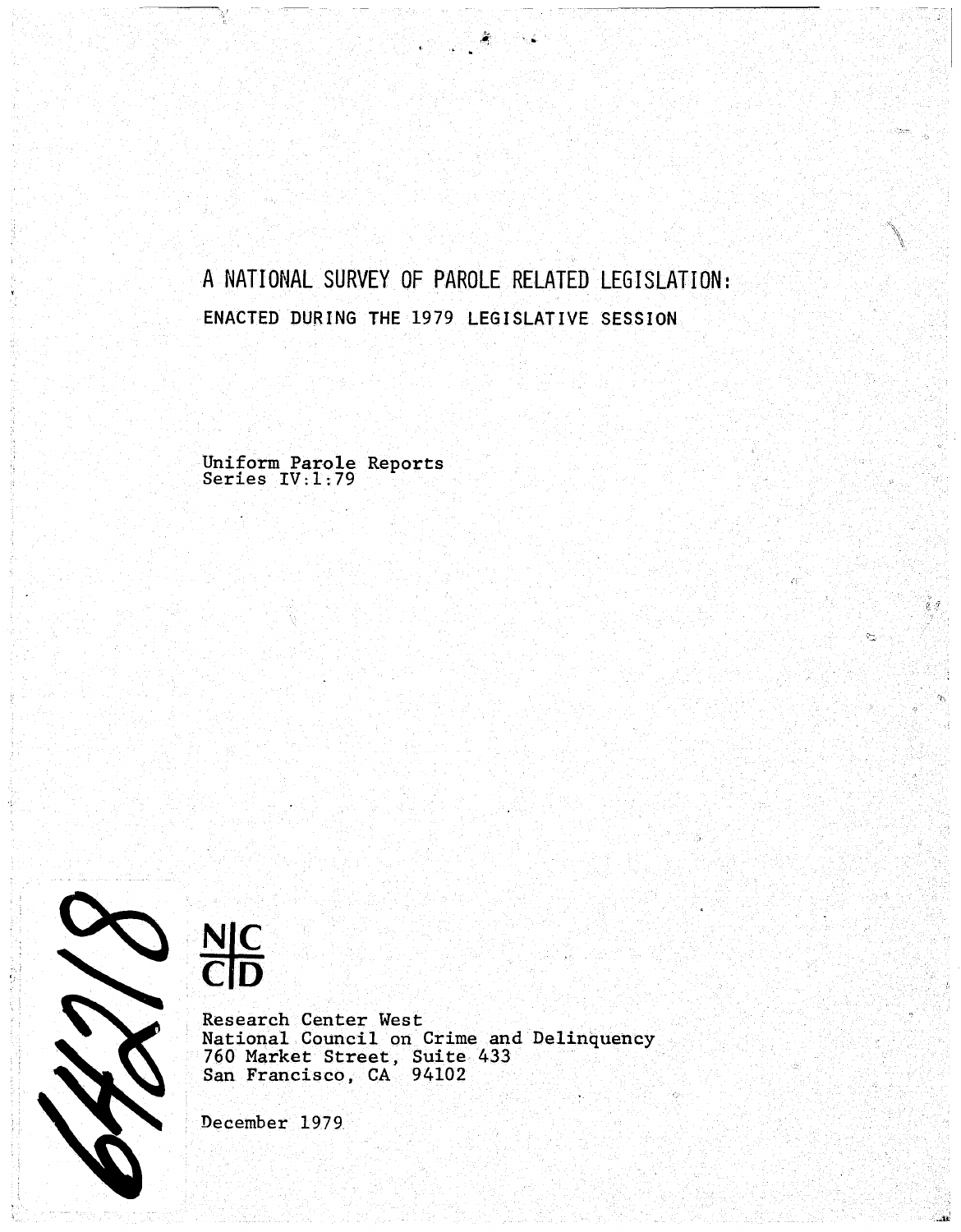# **NCJRS**

يحذلون

 $\ddot{\phantom{0}}$ 

# JAN **-7** 1980

# . ACQUISITIONS

A NATIONAL SURVEY

#### OF PAROLE RELATED LEGISLATION:

Enaeted During the 1979 Legislative Session

#### By

#### Michael Kannensohn

.' *This paper was presented by* Mr. *MichaeZ Kannensohn at the 1979 Uniform Parole Reports Seminar heLd on October* 15~ 16~ *and* 1?~ 1979. *The UPR project sponsors a nationaL annual seminar for professionals in the parole/corrections field under a grant (?9-SS-AX-0002) from National Criminal Justice Information Statistics* Service~ Law *Enforcement Assistance Administration, u.s. Department of Justice.*  Mr. *Kannensohn holds an M.A. in PoliticaL Science and is Special* Assis*tant for Criminal Justice at the CounciL of State Governments in Lexington, Kentucky. This was the third year in succession that*  Mr. *Kannensohn presented a Ze9i37,ative update at the UPR Seminar. His* paper, along with the other ma<sub>i</sub>or presentations at the Seminar, will be published in the 1979 Uniform Parole Reports Seminar Report forth*coming in February, 1980.* 

#### Introduction

In recent years, state legislatures have increasingly turned their attention to state parole systems. *'DNo* developments appear to have precipitated this emergent interest in parole. The first was case law changes reflected most prominently in Morrissey v. Brewer (408 u.S. 471, 1972), which expanded into the post-conviction process the procedural protections enumerated several years earlier by Goldberg v. Kelly (397 u.s. 254, 1970). As is now well known, Morrissey required that parole be revoked only in accordance with the due process clause, a requirement designed to protect the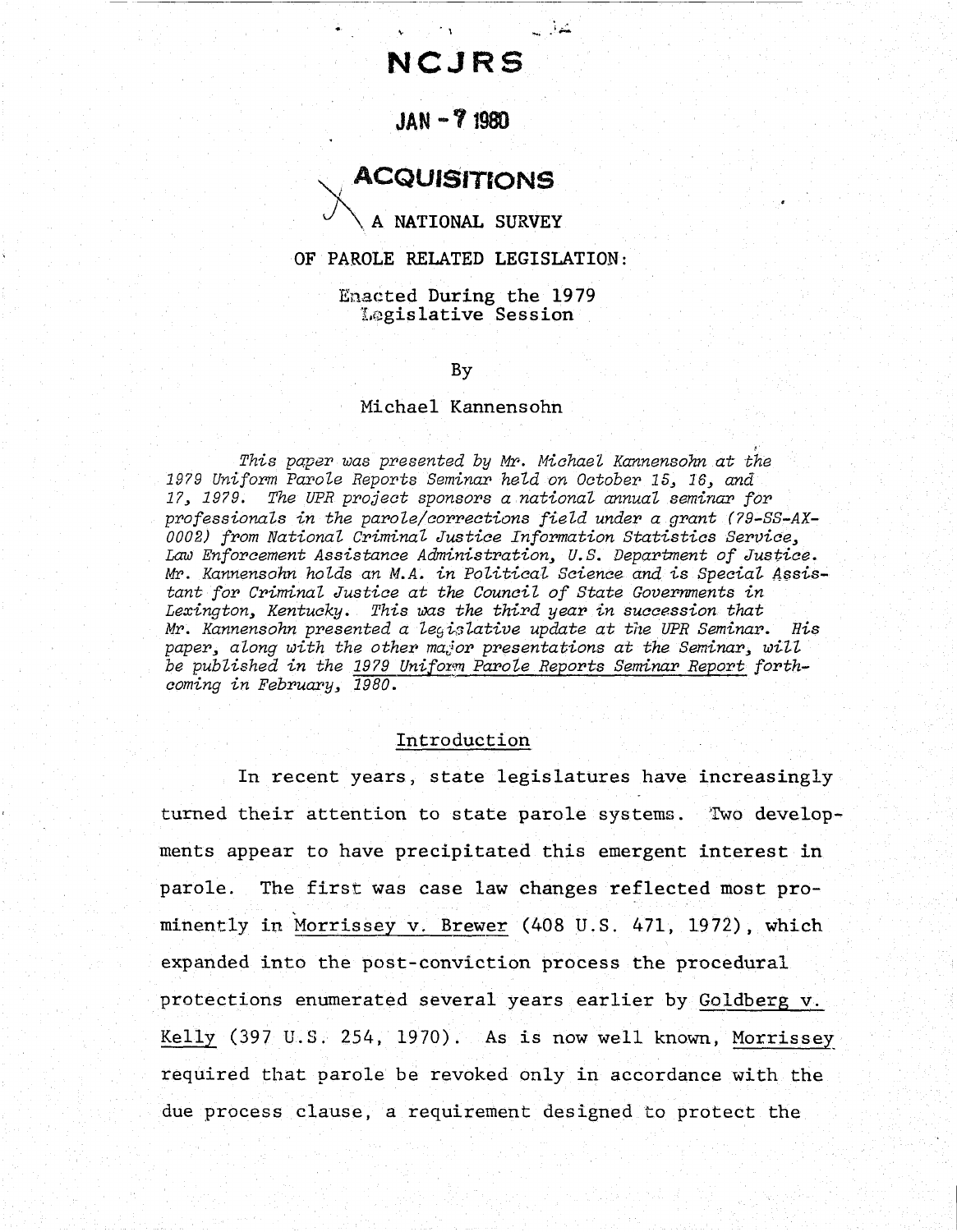integrity of the fact-finding process by granting the parolee rhe right, inter alia, to a hearing with notice, disclosure, witnesses, and a record. While that decision applied only to parole revocation proceedings, its implications were more manifest as the 1970s progressed, for almost every discretionary decision in correctional systems came under legal attack. Within a few years following Morrissey, court decisions were handed down requiring a variety of due process procedures for such matters as rescinding an unexecuted grant of parole, increasing a term, granting parole, and requiring disclosure of records and reports.

**ATLAN** 

 $\frac{1}{2}$  =  $\frac{1}{2}$  =  $\frac{1}{2}$ 

At the same time that parole systems were under legal challenges, a second development found the broadly discretionary indeterminate sentencing (of which release decisions by parole boards are an important feature) under concentrated political attack by legislators, leading academicians, criminal justice system officials, and the public.

Two divergent and perhaps contradictory motivations seem to have prompted this political concern with indeterminate sentencing. The first is the growing public alarm over the continued rise in crime, particularly that involving violence and personal injury. The underlying criticism of indeterminate sentencing supporting this attitude is that the lack of sentencing certainty undercuts the deterrent effectiveness of the criminal law, thereby contributing to recidivism and high crime rates. The other element of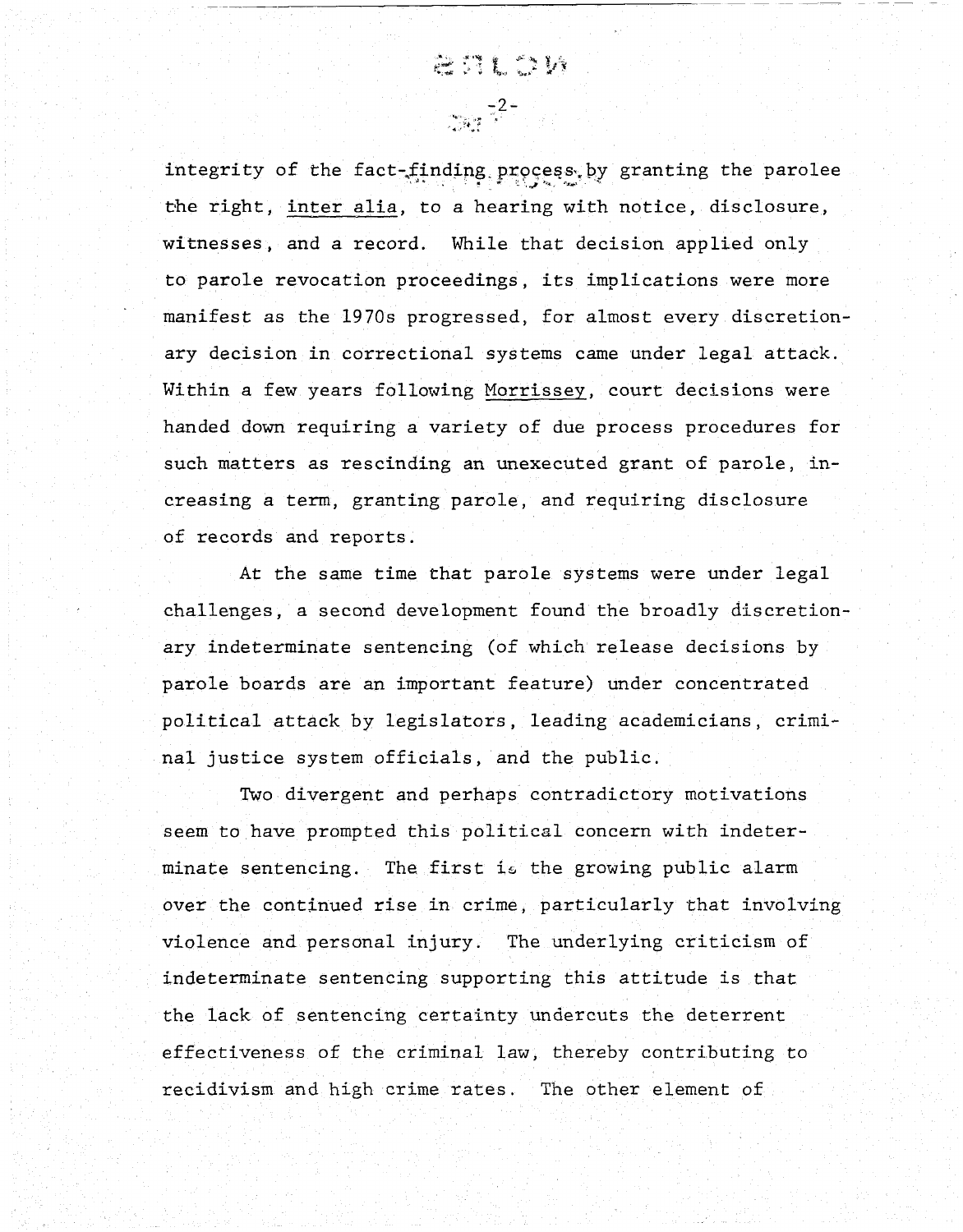discontent lies in the inequities, arbitrariness, and unfairness to offenders attributed to the system of indeterminate sentencing. The principal coneern here has been with the allegedly wide and unwarranted disparities in prison terms. As an important feature of the indeterminate sentencing system, release decisions of the parole board have been a principal target of political attack and legislative action. To anticipate the dimensions and directions of these changing political attitudes toward parole, it is important that parole officials continue to be informed and aware of the recent legislative trends affecting state parole systems.

#### Methodology

To obtain the necessary data, a questionnaire was forwarded to the legislative research agency in each state requesting information on legislative action during the 1979 session for ten generic categories of parole related legislation (see Attachment A). Forty of the fifty legislative research agencies responded to the questionnaire as well as to the state updates at the UPR Seminar. While there were variations in the specific subject matter of the legislation placed within ten categories, these classifications capture the general thrust of parole related legislative activity.

Given the breadth of survey topics and the number of bill introductions and statutory enactments cited, this paper will concentrate principally on the general legislative trends and major distinguishing features of the legislation.

-3-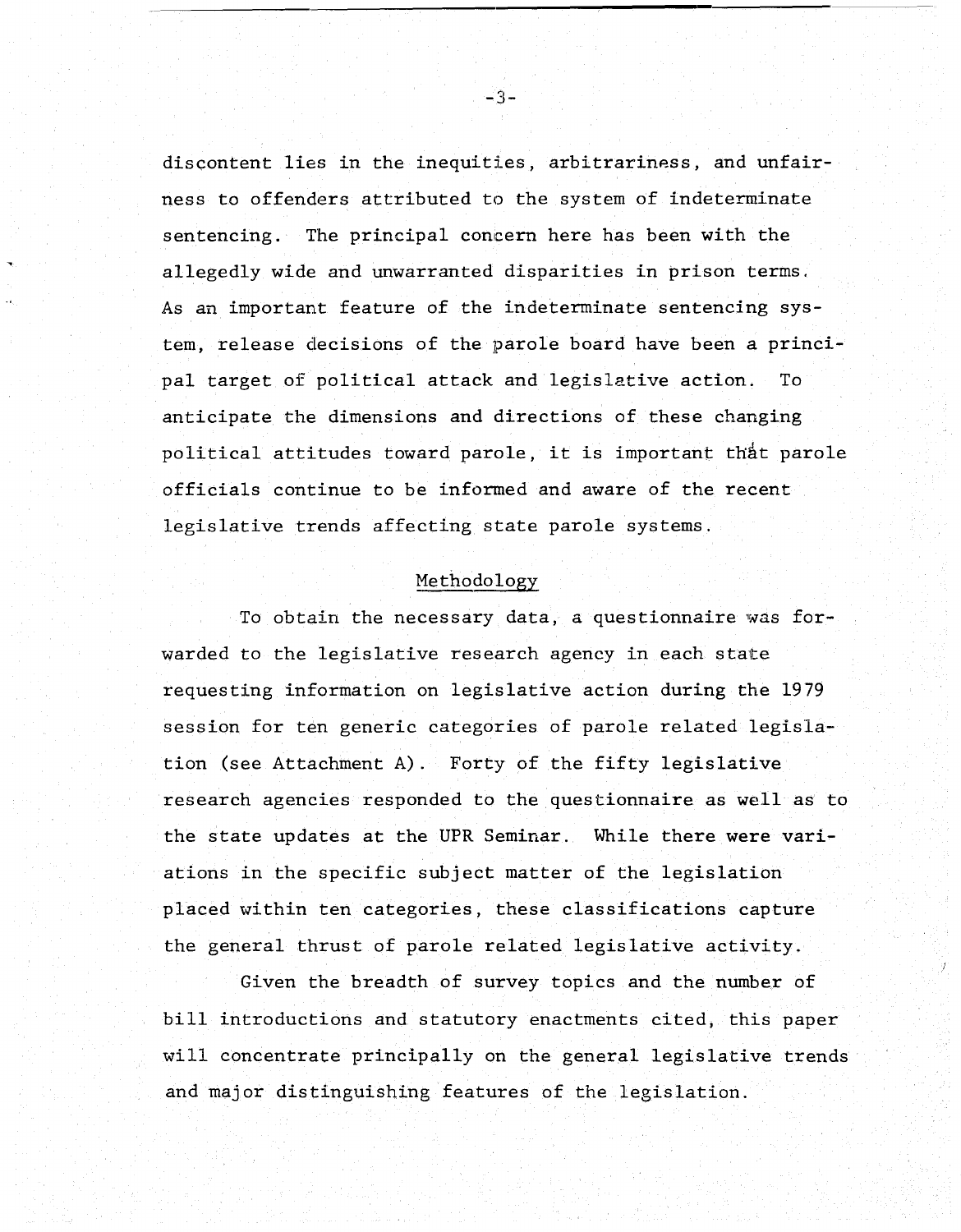Treatment of specific state legislation will emphasize those statutes which are either particularly unique or represent illustrative examples of certain legislative trends. Although this paper will generally only deal with statutory enactments, attached is a chart (Attachment B) which depicts bill introductions, as well as enactments for those interested in overall and specific state patterns.

;,

#### Legislation

#### Sentencing

Legislative efforts of recent years to eliminate or narrow parole release decision-making have obviously been a matter of vital importance to state parole officials. Here, as with several legislative categories covered in this survey, momentum has slowed considerably. It may be that state legislatures have come to recognize the potentially substantial economic implications of sentencing changes, particularly with respect to the impact of mandatory' and even determinate sentencing on prison populations. Despite this slowdown, some measures have been proposed and enacted during 1979. Two distinguishable types of sentencing reform approaches can be discerned from state legislative activity in this area. The first is measures which aim at replacing indeterminate sentences with some form of determinancy. Mandatory and determinate sentencing statutes are representative of this approach and are designed to abolish parole release decision-making.

A second approach has been to enact legislation which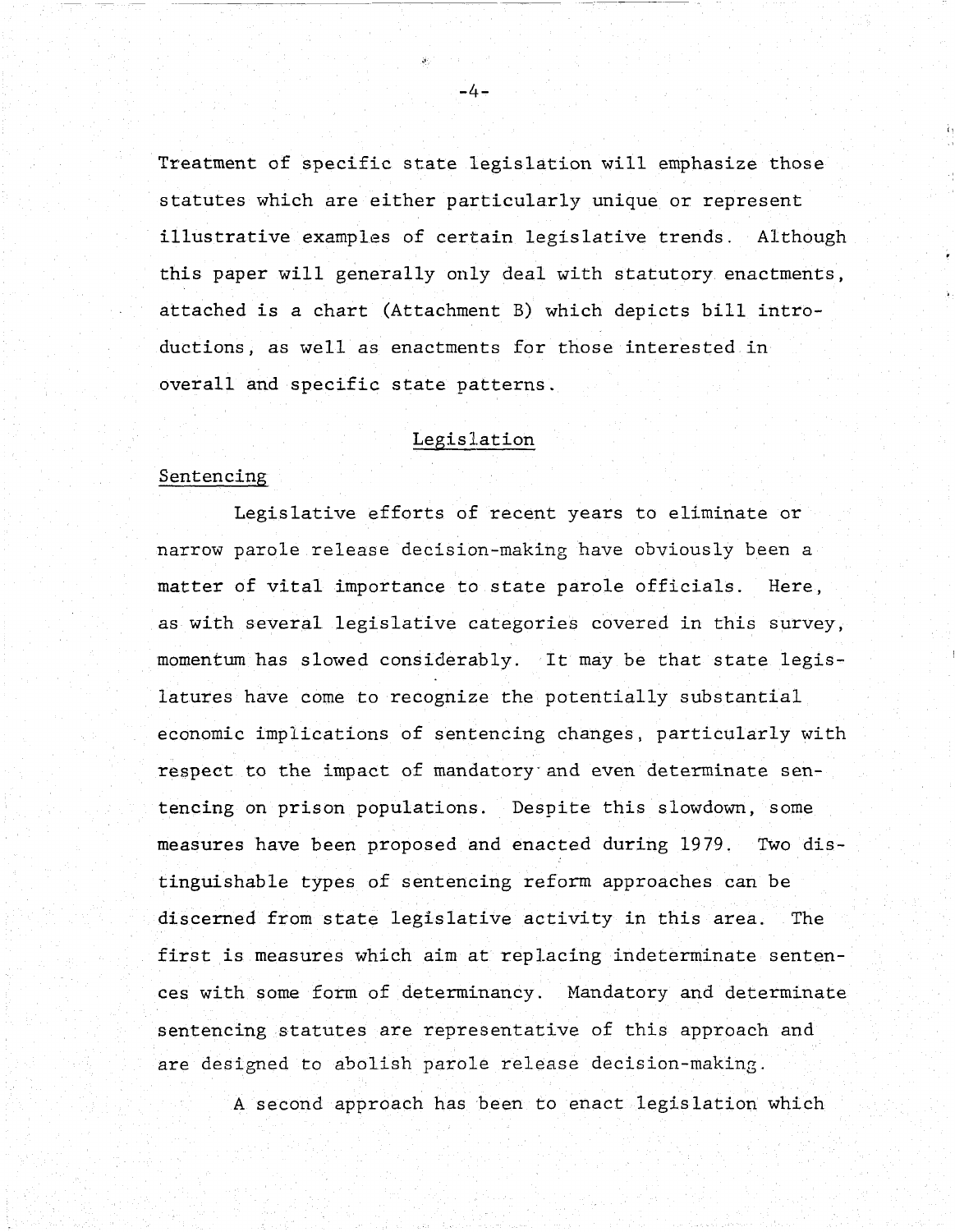improves upon existing indeterminate sentencing systems by attempting to revise some of their more criticized features. Contract parole and parole eligibility date revisions are among the methods intended to institute more certainty into the parole process.

Of the two approaches--replacing indeterminate sentencing entirely or reforming it--legislatures have been more inclined toward the former.

# *Determinate sentencing Model*

Under the determinate sentencing model, three types of legislation have emerged.

Presumptive Sentencing. The first is presumptive sentencing legislation. Under this system, a presumptive sentence is fixed within the statute for each class of offense. If the judge decides upon a sentence of imprisonment, *s/he* must impose that presumptive term unless aggravating or mitigating factors are found, in which case *slhe* may increase or reduce respectively the presumptive term within the constraints of narrow sentencing ranges. The discretionary latitude permitted for most legislation typically averages around twenty to twenty-five per cent in either direction, with the ranges widening as the severity of offense increases.

States passing presumptive legislation during the period surveyed include New Jersey (Chapter 95), New Mexico (Chapter 152, Sections 1 and 2), and North Carolina (Chapters 749 and 760). With the actions of these three states, a total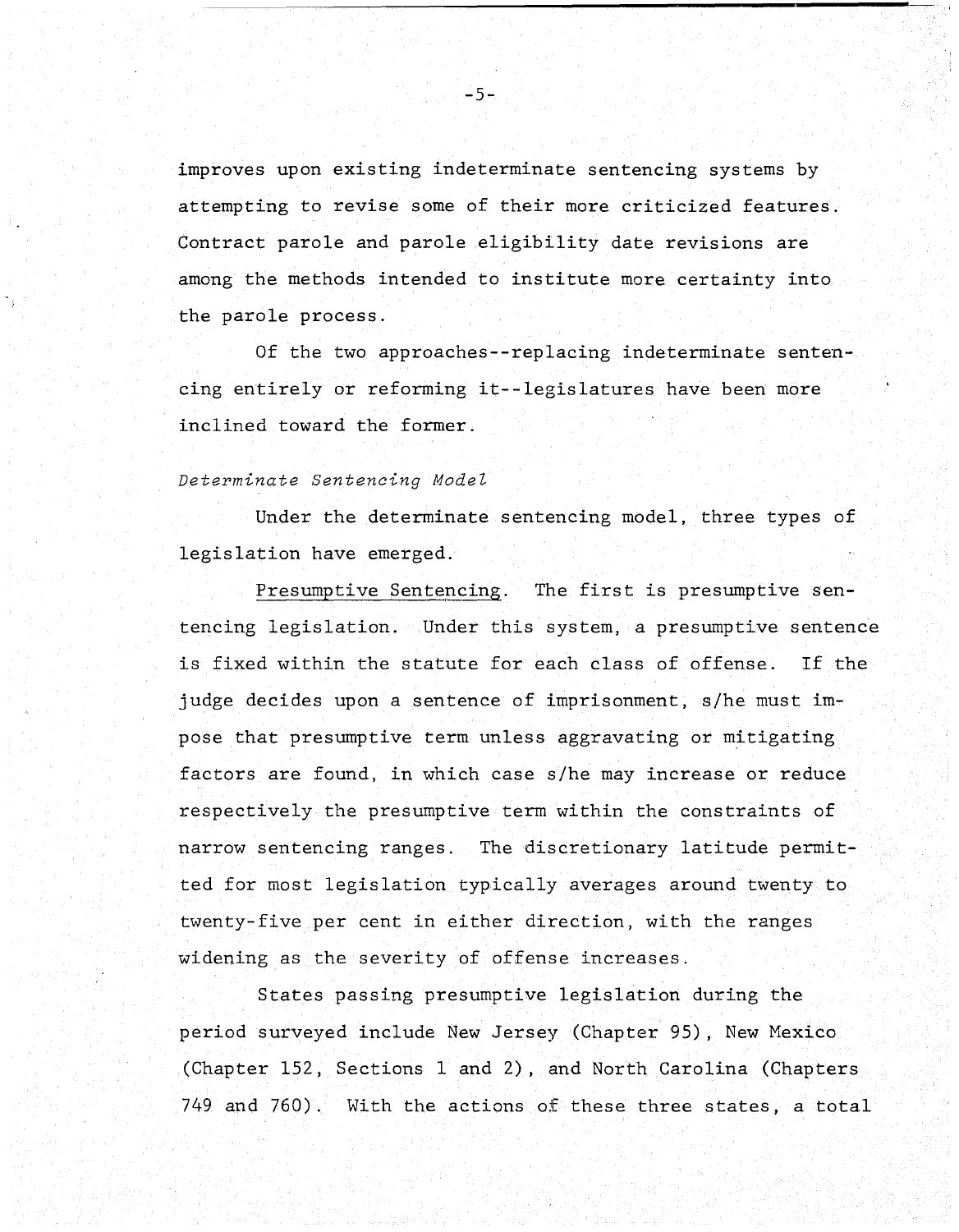of six states have passed presumptive bills (Alaska, Arizona, California) .

Determinate Discretionary. A second type of determinate sentencing model is what can be labeled, for lack of a better term, "determinate discretionary." With these measures, the legislature establishes ranges of sentences, which widen considerably as the severity of the offense increases. For example, Illinois Class X offenses range from six to thirty years; Indiana Class A felonies range from forty to eighty years. Within these ranges, the judge can impose any prison term *slhe* chooses; however, that penalty must be fixed and determinate.

Only two states--Tennessee (Chapter-318) and Nissouri (no citation available)--have passed determinate sentencing legislation of this type. Tennessee joins Colorado, Illinois, and Indiana as states enacting determinate discretionary legislation.

Sentencing Guidelines. Sentencing guidelines are a third method for instituting a determinate sentencing system. While Minnesota and Pennsylvania passed legislation of this variety and several other states gave guideline bills serious consideration in 1978, it was surprising to find that guideline systems were not implemented in any state and that only in Washington was such legislation even introduced. To the contrary, it was anticipated that where determinate sentencing bills were found, they would reflect the guidelines approach,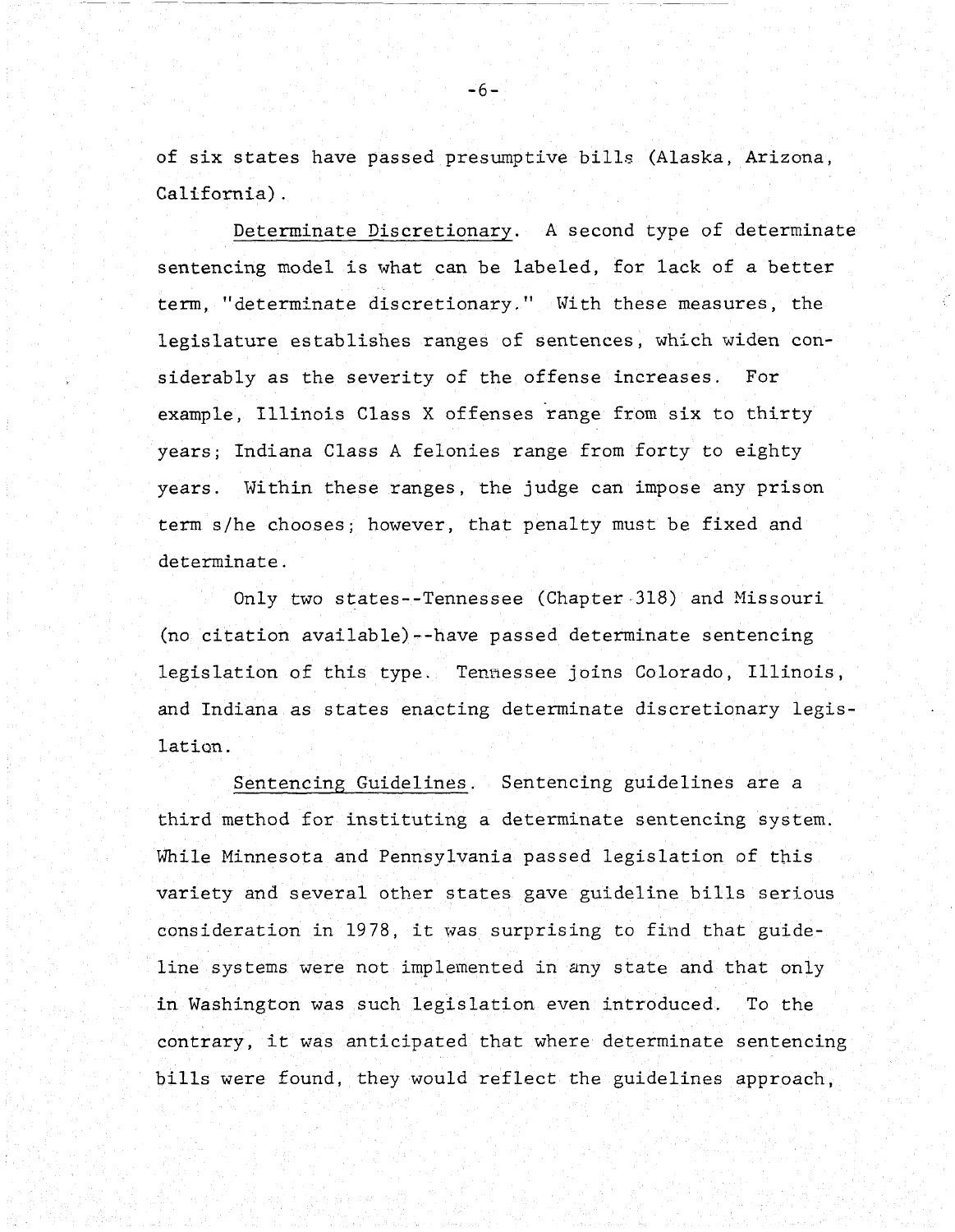given the retrospective questions now being raised about the practical wisdom of fixing determinate sentences statutorily.

Some of the experience to date in California has suggested that once fixed terms are specified by statute, the tendency of the legislature, under continuing public pressure to "get tough" with criminals, will be to lengthen sentences without any corresponding mechanism to ameliorate terms. Thus, sentencing guidelines bills are designed to create a presumably more rational process for structuring and narrowing sentencing discretion than exists in the state legislative process.

Under this model, a sentencing commission is established which determines a narrowed range of penalties structured according to a two-dimensional grid based on severity of offense and prior criminal record. Proposed sentencing ranges under guidelines systems have tended to permit more discretionary latitude although they are still narrower than most indeterminate systems. Judges, furthermore, are not restricted to presumptive terms but must only stay within the prescribed range. The judge is only allowed to go outside the range for compelling reasons which must be justified in writing. If the judge does go above the range, the defendant has the automatic right of appeal, while the prosecutor has the same privilege if the judge goes below. The sentence imposed by the judge is fixed and definite in nature. As with the presumptive and determinate discretionary methods, parole release decision-

-7-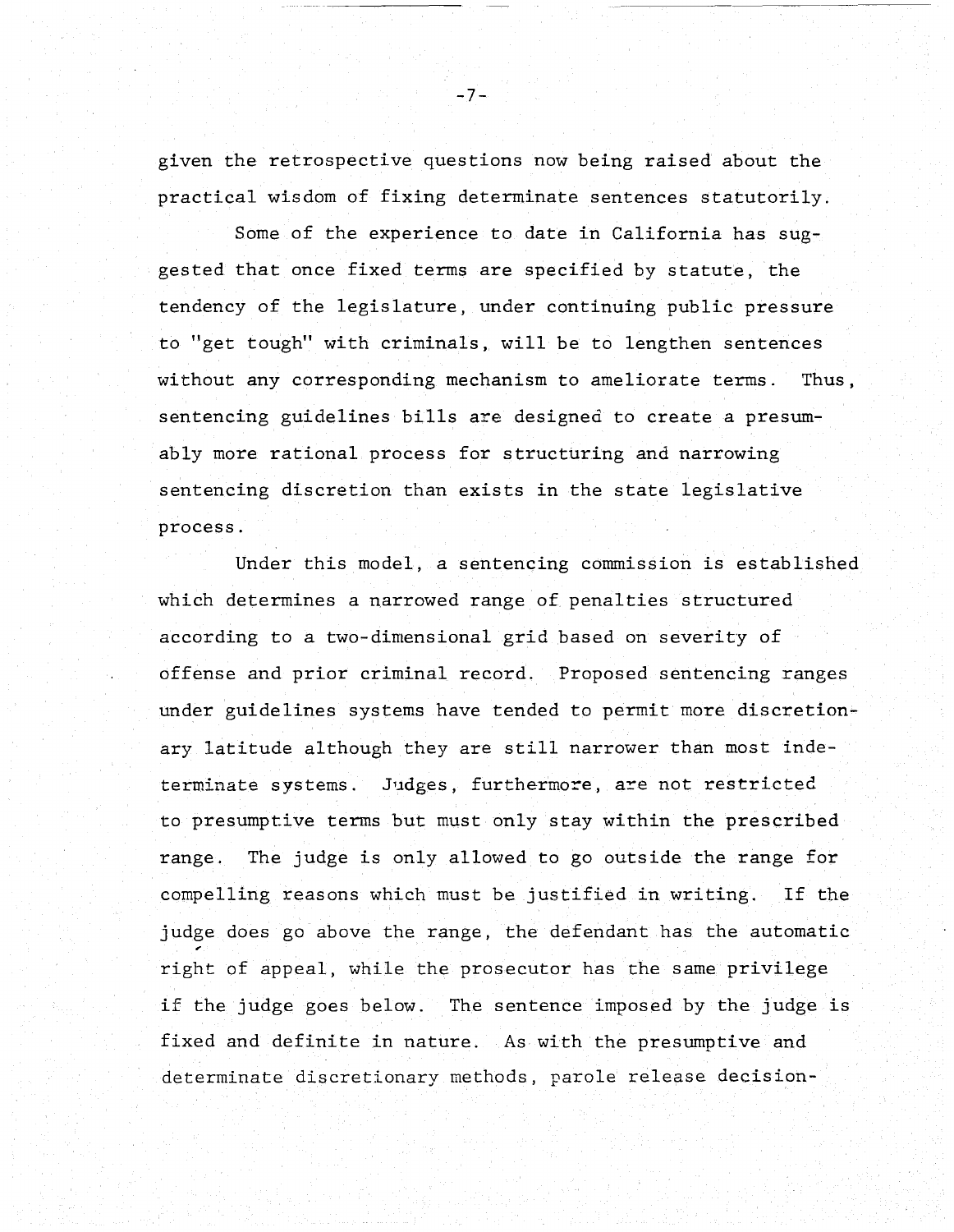making is abolished while a formal period of parole supervision is retained in Minnesota and Pennsylvania--the only two states thus far to pass guidelines bills.

Sentences can be reduced or discounted through provisions in the four determinate sentencing statues passed in 1979 for vested, banked "good time." In most of these sta $tutes, good time is awarded on a day-for-day basis. That is,$ for each day of discipline-free behavior, an inmate can reduce his/her prison term by one day. Thus, an offender sentenced to ten years of imprisonment could potentially be released in five years under most determinate sentencing statutes. With these liberal good time provisions, substantial incentives exist for good behavior on the part of inmates. It is ironic that a public, which has been so critical of "early release" of prisoners before expiration of their maximum term, does not generally comprehend a similar sentence discounting mechanism at work with vested good time provisions under determinate sentencing laws.

In each of the 1979 determinate sentencing enactments, the parole release mechanism was abolished except for those offenders sentenced under the previous indeterminate sentencing systems. However, each of the measures provide for a formal post-release supervision period which typically varies according to the severity of offense and length of incarceration. For parole revocations, limits are placed on the period of reconfinement. In general, a parole violator cannot be

-8-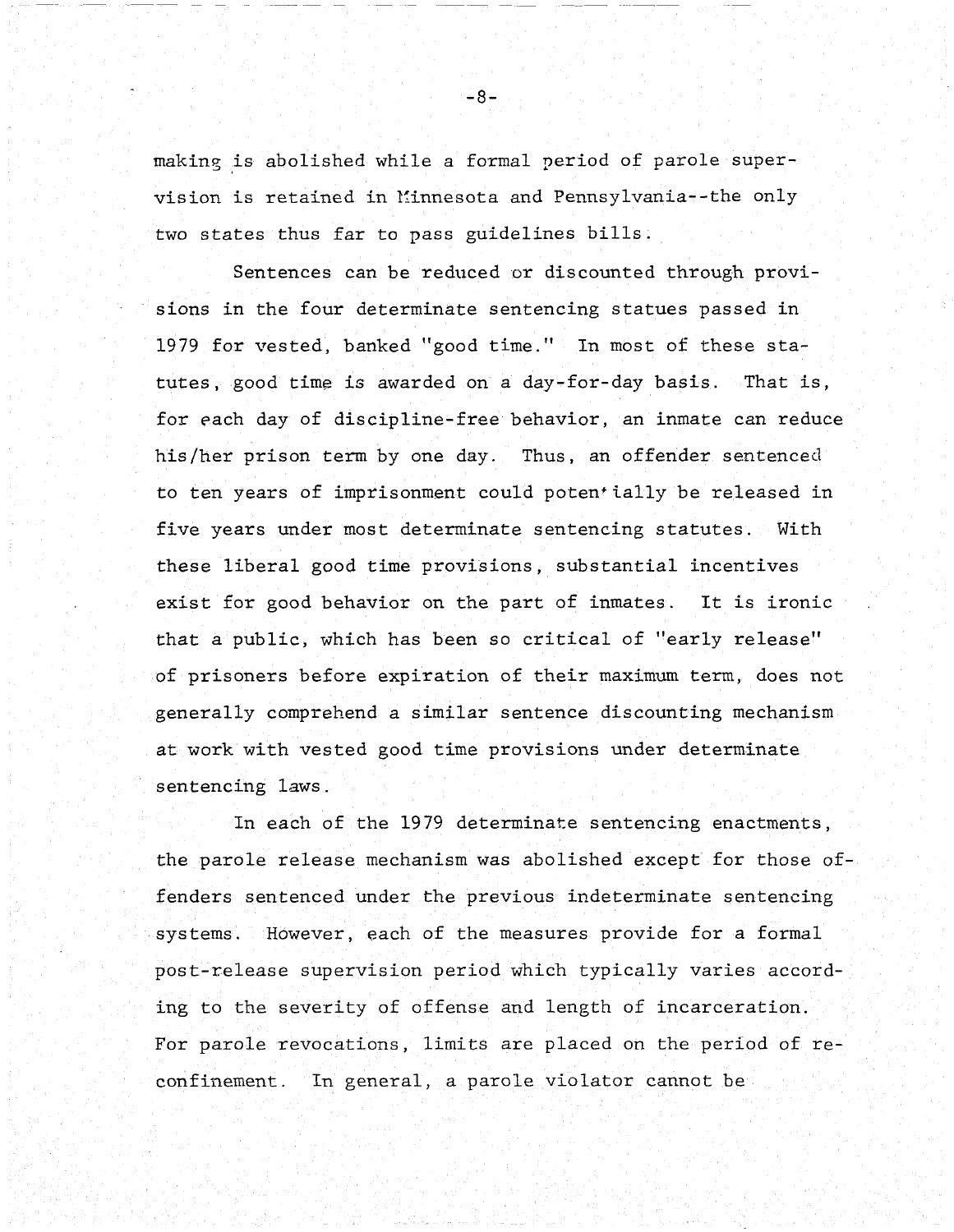reconfined beyond the remaining time in his/her parole supervision period.

Although only bill enactments are treated here, determinate sentencing is of such considerable interest that it is useful to look at the states where determinate sentencing proposals received serious consideration but failed to pass during the 1979 sessions. Presumptive sentencing was introduced but not passed in Massachusetts, Montana, New York, and Wisconsin. As previously noted, guidelines legislation was considered only in Washington. No determinate discretionary bills are pending in any state.

#### *Mandatory Sentencing ModeZ*

A second type of sentencing approach impacting significantly on parole systems is mandatory sentencing. The survey found more legislative enactments in this area than for determinate sentencing. However, the number of mandatory bills passed in 1979 was far below the 1977 and 1978 levels. Proposals to institute mandatory sentencing are still commonly confused with definite sentencing. To clarify this problem, mandatory sentencing eliminates judicial and parole board discretion by requiring imprisonment for selected categories of offenses; determinate sentencing involves terms of imprisonment while retaining judicial choice to prescribe penalties other than incarceration (probation, restitution, etc.) where appropriate. Although the second difference is less clear-cut,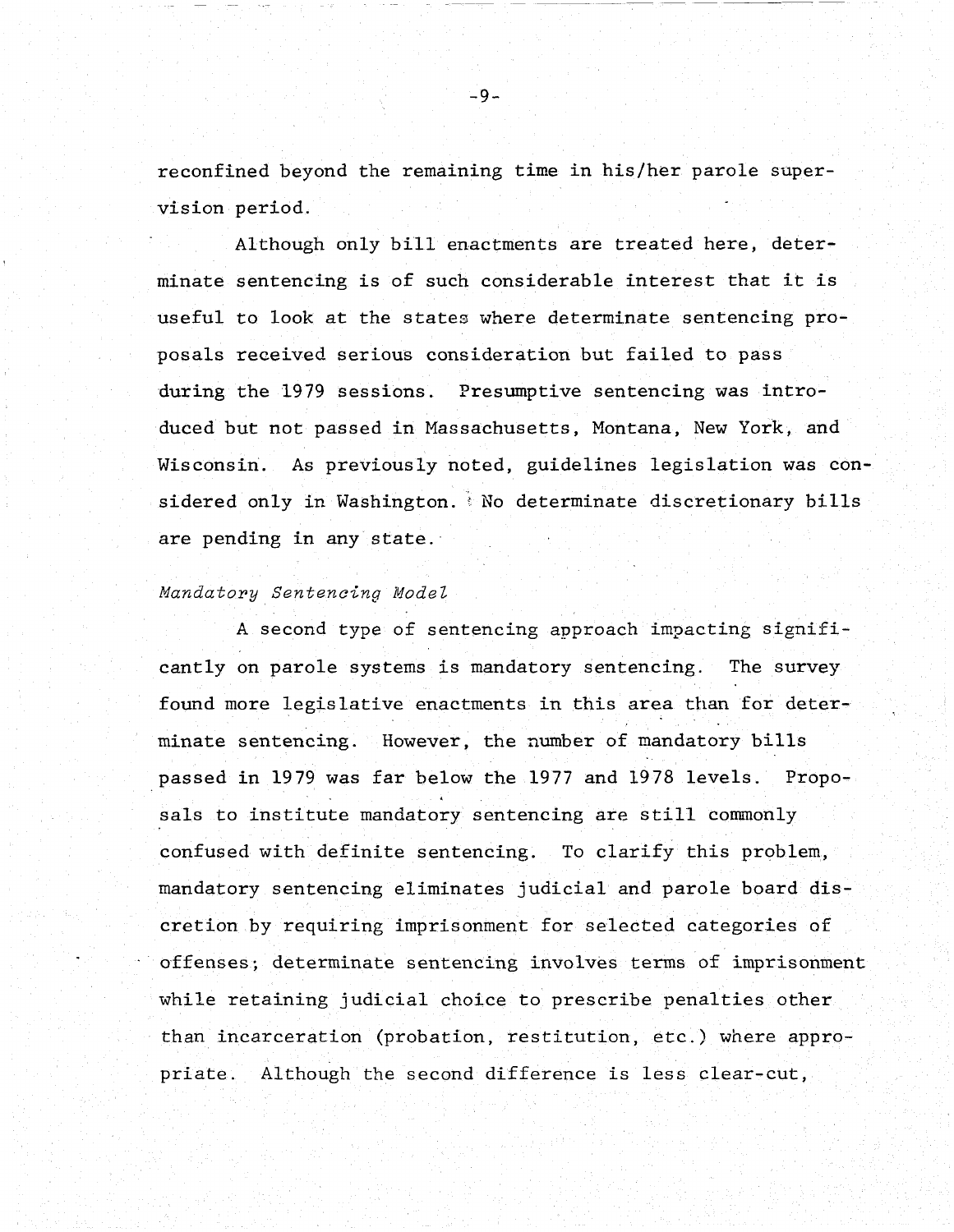mandatory sentencing, unlike determinate sentencing, also tends to be oriented toward selected categories of offenses, usually those involving armed, violent, drug, or repeat offenders.

Seventeen states in 1979 passed one or more mandatory sentencing bills covering violent, mandatory, and/or repeat offenders. California (SB.469), Florida (Chapter 709), Louisiana (HB 926), and Tennessee (Chapter 318) included mandatory statutes for drug offenders. Idaho (no citation), Iowa (902.7), Maine (Chapter 512), Montana (Chapter 581), New Mexico (Chapter 158, Section 1), Ohio (SB 41), Tennessee (Chapter 318), and West Virginia (HB 807) took similar action for repeat offenders.

Violent offenses such as kidnapping, arson, rape, murder, and armed robbery were singled out for mandatory sentences in: Arkansas (Act 1118), Arizona (Chapter 144), California (SB 406), Illinois (SB 32, 184, 208, 783; HB 919), Iowa (902.8), Kansas (Chapter 90), Louisiana (SB 110), Montana (Chapter 322), Nevada (AJR 30), New Mexico (Chapter 152, Section 3), North Carolina (Chapter 749), Ohio (HE 267), Oregon (Chapter 2849), and Tennessee (Chapter 318).

#### *Indetepminate Sentencing Model*

Almost no interest has been evidenced through legislative action in improving indeterminate sentencing systems.

Contract Parole. One of the more acclaimed correctional programs in recent years has been contract parole.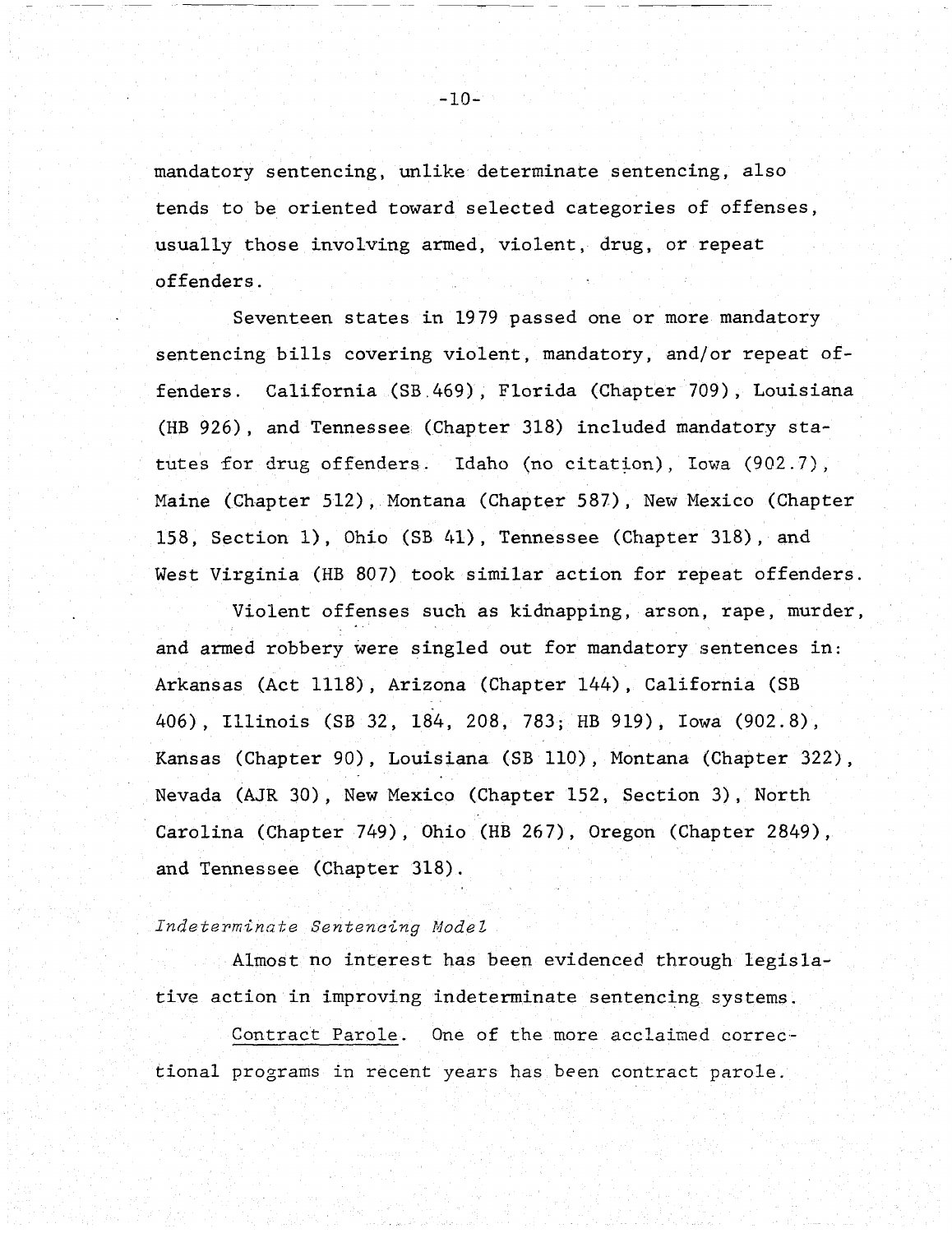Yet, only one state--Tennessee--enacted contract parole in 1979, making a total of twelve states where such programs are legislatively authorized.

Parole Guidelines. New parole regulations establishing definite parole release ranges and dates have been issued by parole boards, either anticipating or responding to criticisms of their decision-making. policies , practices, and procedures and as a means of deflating legislative determinate sentencing initiatives. Florida's action in 1978 represents only the second state to implement a parole guidelines system statutorily. Although no other states have yet followed Florida and Oregon's lead, it is anticipated that either legislative authorization of parole guidelines systems or implementation of judicial sentencing guidelines will become the dominant forms of structuring and reducing discretion. Legislative authotization of parole guidelines represents probably the only approach of the various sentencing reform methods £or continuing parole boards as viable actors in the sentencing process.

Minimum Parole Eligibility Dates. Although the motivation differs from contract parole and parole guidelines, legislation revising minimum parole eligibility dates also impacts upon parole release practices within an indeterminate sentencing system. In most cases, these changes are intended to make prisoners serve longer terms before they are eligible for parole and, as such, represent another "get

-11-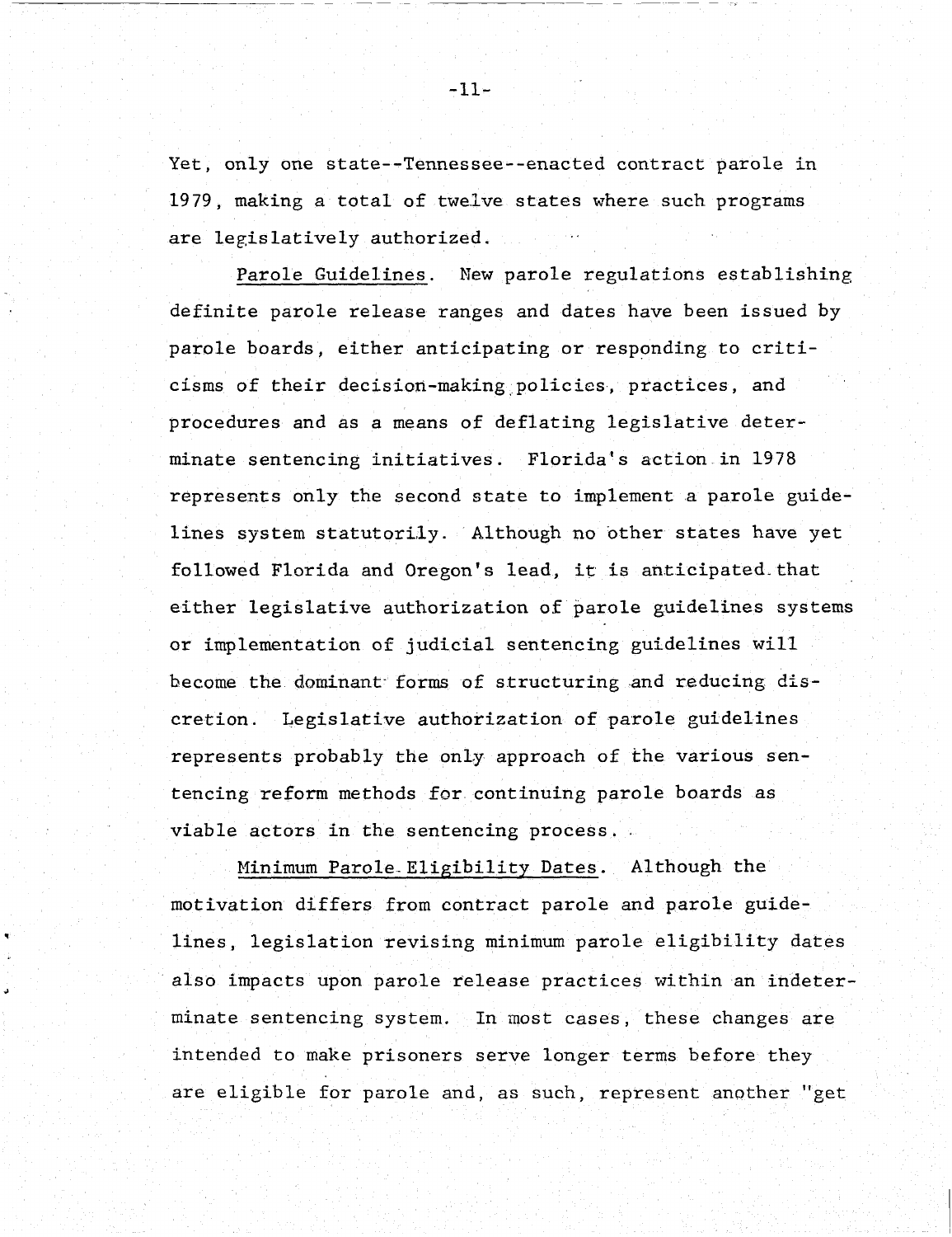tough" approach toward crime by state legislatures. Arizona, Kansas, Maine, Montana, Nevada, North Carolina, South Dakota, and Tennessee have passed such legislation.

# Due Process Protections in Parole Proceedings

In the years since Morrissey, most states have moved to comply with that ruling and other court mandates governing parole revocation proceedings and parole hearings through revisions in administrative rules, regulations, ·policies, and procedures. Horeover, some states have gone beyond these actions and given certain due process protections the force of statutory law.

During the 1979 session, five states enacted legislation either requiring. specified due process protections for parolees during parole revocation proceedings or tightening existing requirements in this area: Indiana, Kansas, Nevada, Pennsylvania, and South Dakota. Combining the action taken over the last three years, there are now at least eight states which provide statutory due process protections during parole revocation proceedings. Only Pennsylvania .and Tennessee, however, enacted legislation in 1979 providing for the right to counsel during a parole hearing. This is not to imply that states are lax in allowing legal representation as it is more often covered by administrative policy rather than by statutory authorization.

Indiana passed a statute permitting inmates the right of access to and review of their criminal history files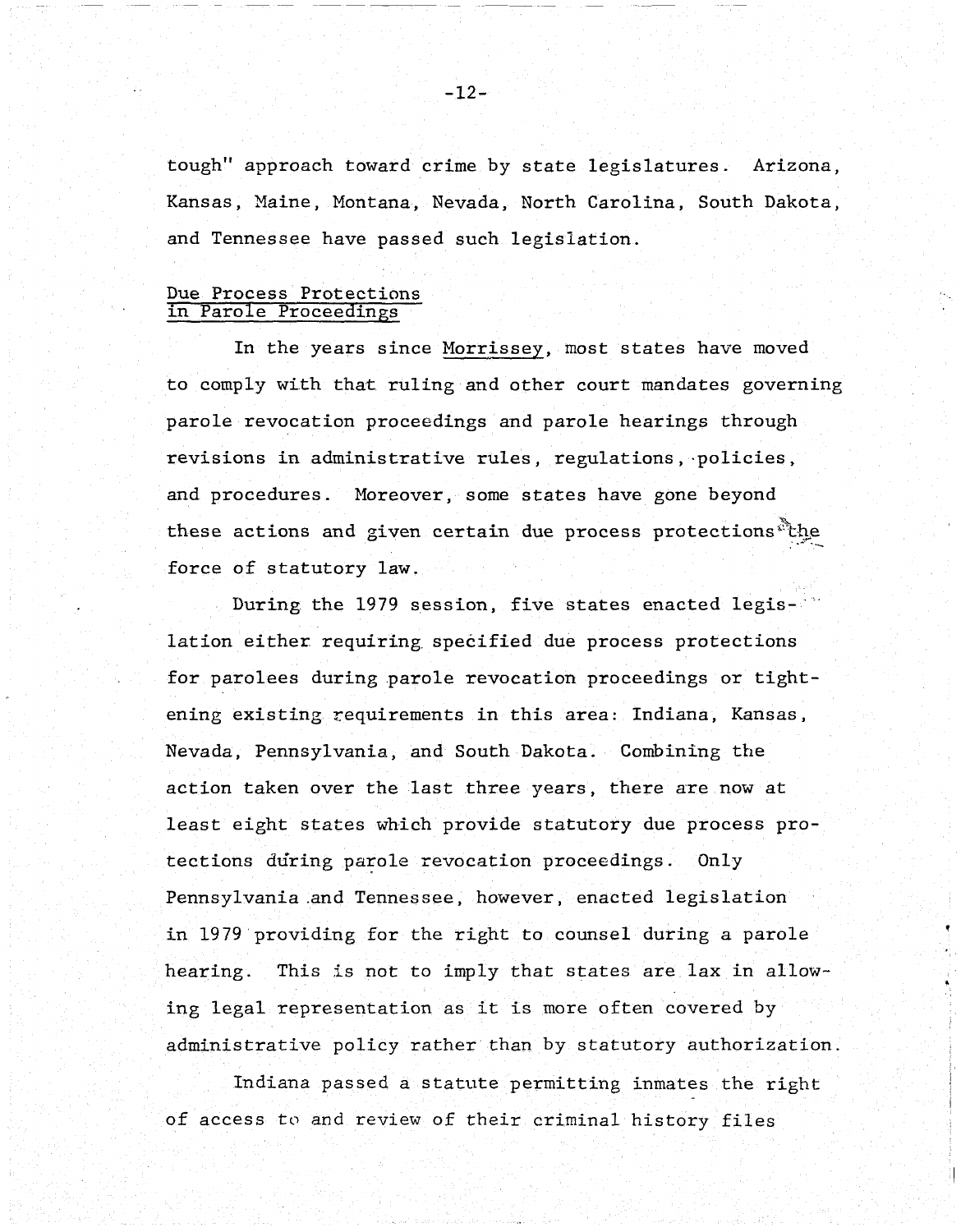prior to parole hearings. In the previous two sessions, Tennessee was the only state passing legislation of this type.

### Organization and Funding of Parole Services

Although efforts to place limits on parole discretionary systems have dominated the legislative agenda, other important legislation has been enacted affecting parole. As part of a growing movement toward restructuring state government generally and corrections particularly, parole agencies have been the target of correctional reorganization activities. Missouri. North Carolina, Tennessee, and West Virginia are states which have most recently reorganized the parole component. For the most part, these reorganizations reflect the trend of recent years toward the unification of corrections. Unification efforts, however, have moved away from housing institutional and community-based services in human services agencies and more toward the public safety umbrella or independent corrections agency model.

While the trend at the state level has been to consolidate agencies into larger organizational units, a corresponding development has been the enactment of subsidy programs, which are designed to stimulate a greater array of communitybased alternatives and, at the same time, create a more decentralized system for delivery of correctional services at the local level. Indiana, West Virginia, and Wisconsin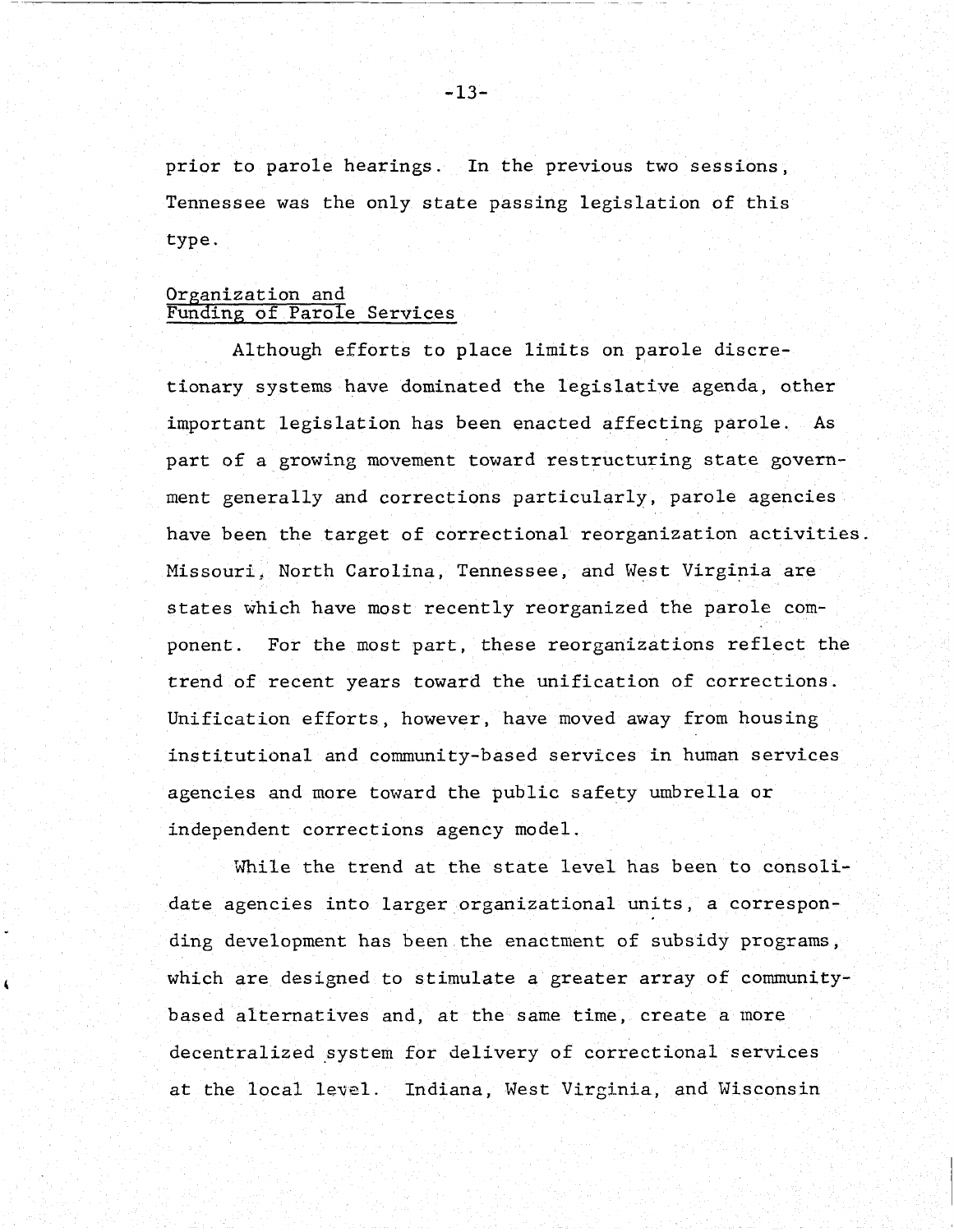enacted subsidy legislation; twenty states have now.authorized adult correctional subsidy programs.

#### Other Legislation

The survey also revealed other significant legislation not amenable to the general classification scheme of this paper. Oregon enacted legislation which provides minimum funds to parolees upon release from institutions. A new law in North Carolina requires that a parolee whose parole was revoked can be recommitted only for the unserved portion of his/her maximum term.

Utah (HB 220) expanded the membership of the Board of Pardons from three to five members. This legislation also requires a majority of the full board to adopt any rule, regulation, or policy *of* the board.

For serious offenders, Indiana requires that parole extend to the end of the determinate sentence, unless an earlier release is granted.

Connecticut established a commission to study sentencing guidelines and the factors to be considered in establishing guidelines.

In Louisiana, restitution may now be a condition of probation and parole. Also, the Louisiana Legislature passed legislation providing that inmates convicted of serious crimes cannot be released on furlough.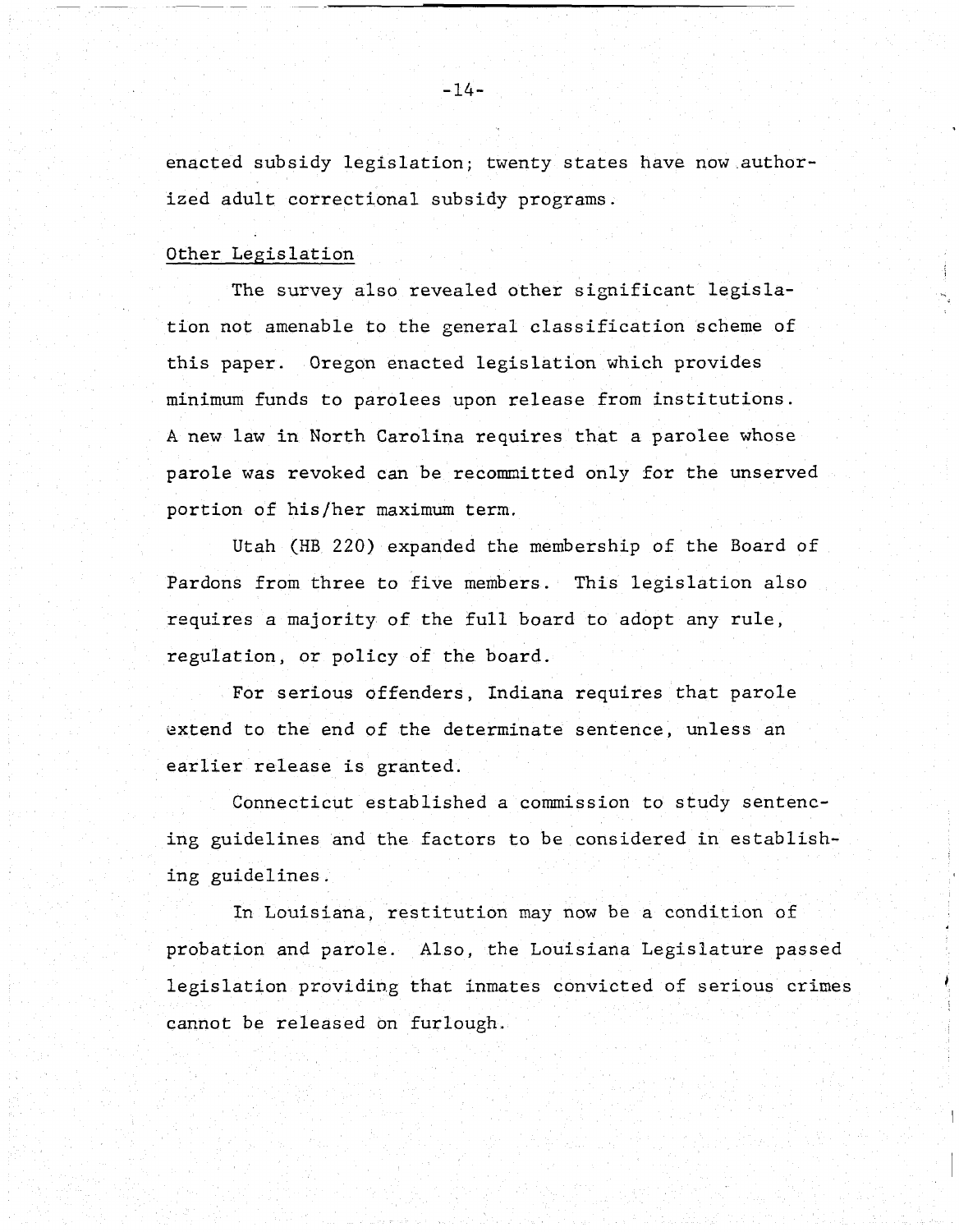#### ATTACHHENT A

# A NATIONAL SURVEY

OF PAROLE RELATED LEGISLATION:

Enacted or Proposed During the 1979 Legislative Session

Please complete and return as soon as possible to:

Hichael Kannensohn, Special Assistant Council of State Governments P.O. Box 11910 Lexington, KY 40578

Please indicate by checking the appropriate blanks whether legislation in the following areas has been enacted. Wnere further information about the substance of the legislation is requested, please also check the appropriate blank, or otherwise complete as instructed. When returning this questionnaire, please enclose any legislation noted below.

1. Mandatory Sentencing (legislation which requires a sentence of imprisonment and prohibits imposition of probation or release on parole).

Introduced Enacted Enacted

2. Determinate Sentencing (also known as presumptive) (allows sentences of probation but eliminates parole releasing authority).

Introduced Enacted ---------------- --------------------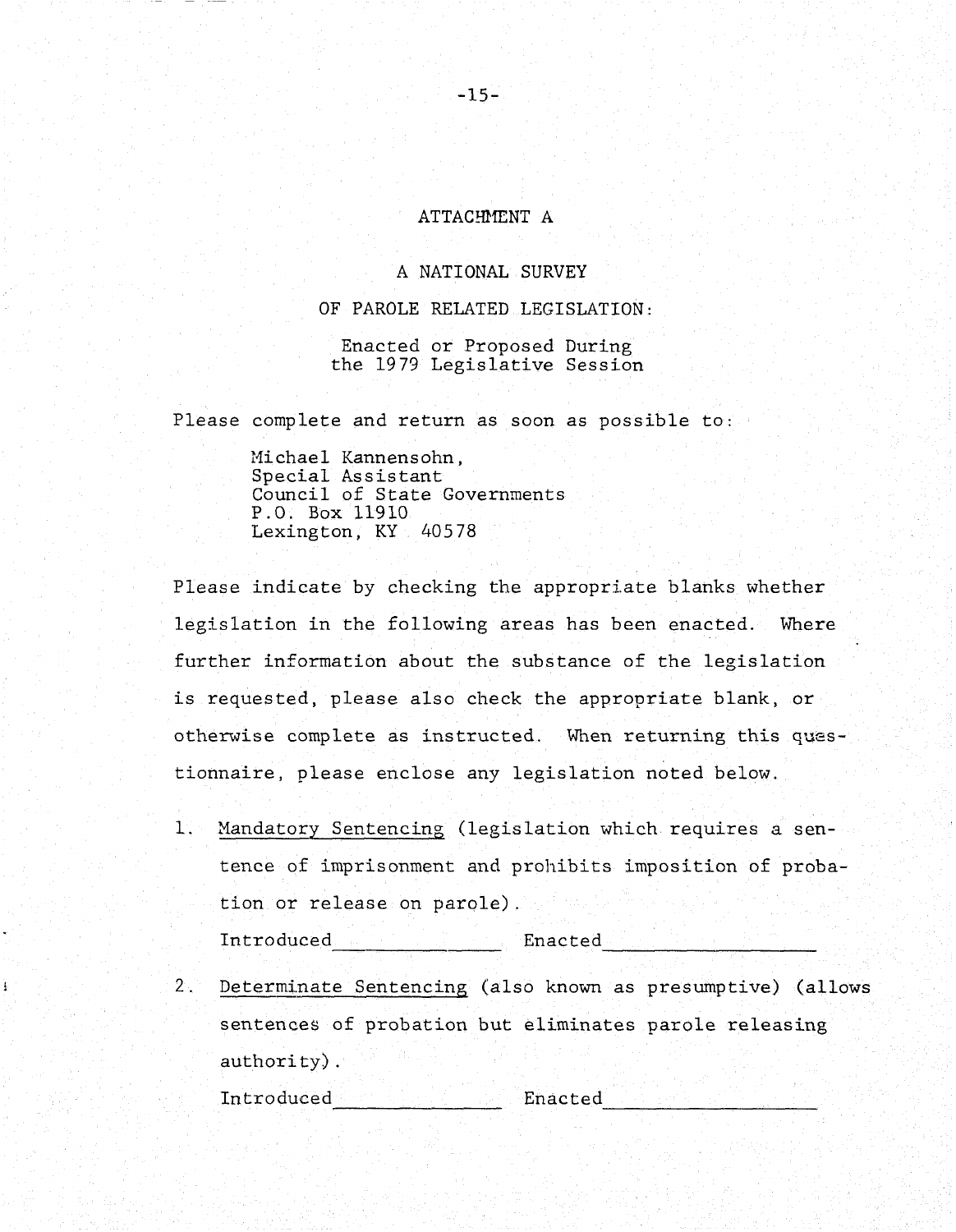|    | If enacted, give citation                                 |
|----|-----------------------------------------------------------|
|    | and year of enactment                                     |
|    | If either introduced or enacted, does the legislation     |
|    | provide for a period of parole supervision for offenders? |
|    | Yes<br>No                                                 |
|    | If yes, what is the period of parole supervision?         |
| 3. | Legislation establishing a Contract Parole Program        |
|    | Introduced<br>Enacted                                     |
|    | If enacted, give citation                                 |

and year of enactment -------------

- 4. Legislation affording the right of due process before parole revocation actions (i.e., not function, hearing, representation, etc.). Introduced Enacted --------------- -------------------- If enacted, give citation \_\_\_\_\_\_\_\_\_\_\_\_\_\_\_\_\_\_\_\_\_\_\_\_\_\_\_\_\_ \_\_ and year of enactment ----------------
- 5.. Legislation changing the method of computing good time reductions Introduced Enacted -------------- -------------------- If enacted, give citation ------------------------------ and year of enactment \_\_\_\_\_\_\_\_\_\_\_\_\_ \_\_ 6. Legislation reorganizing parole services

Introduced Enacted -------------------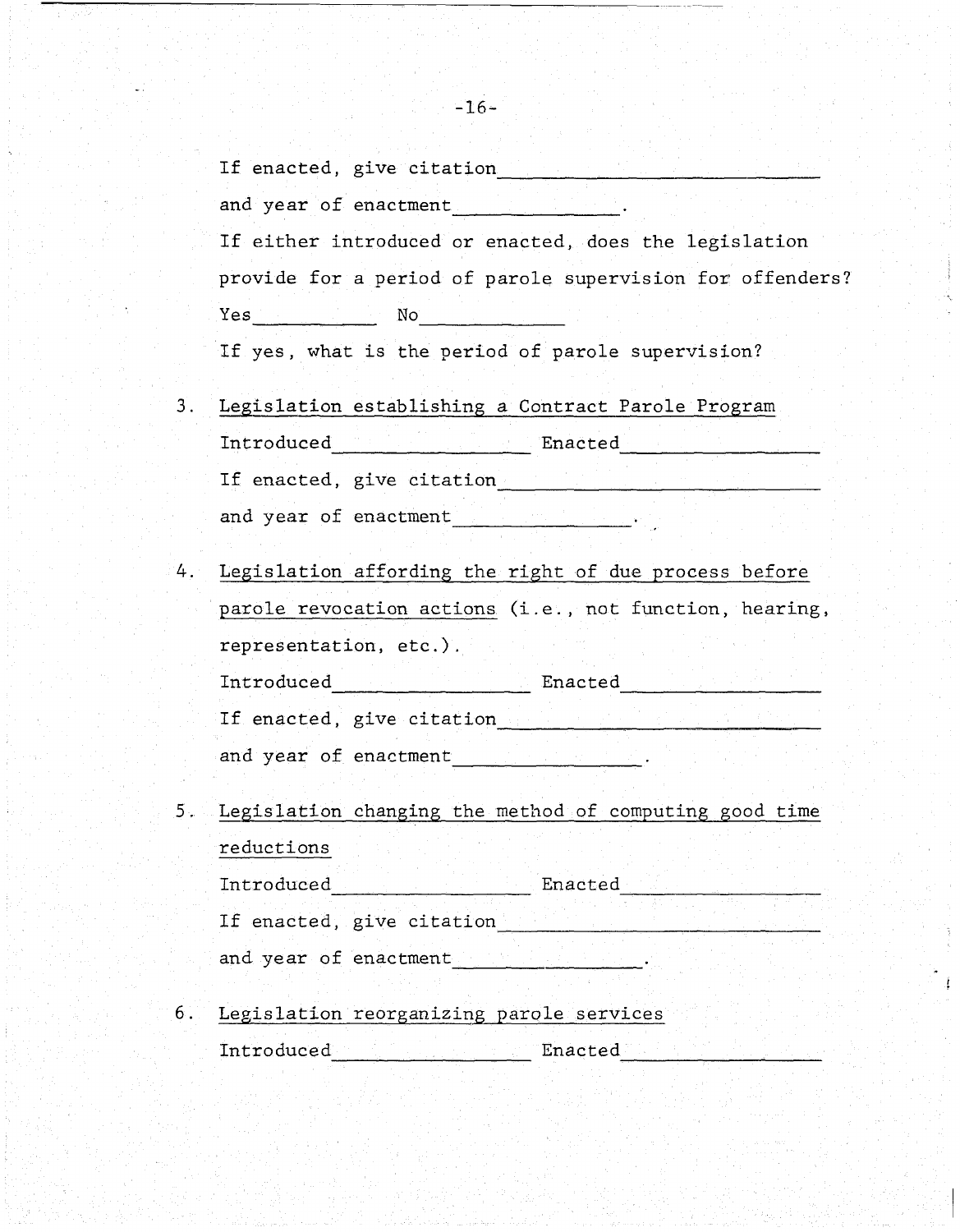|                       | If enacted, give citation |  |  |
|-----------------------|---------------------------|--|--|
|                       |                           |  |  |
| and year of enactment |                           |  |  |
|                       |                           |  |  |

- 7. Legislation establishing or changing minimum parole eligibility dates for inmates Introduced Enacted ------------------- ------------------- If enacted, give citation -------------------------------- and year of enactment \_\_\_\_\_\_\_\_\_\_\_\_\_\_\_\_ \_\_
- 8. Legislation authorizing state subsidies to communitybased correctional programs Introduced Enacted -------------------- -------------------- If enacted, give citation  $\qquad \qquad \qquad$  and year of enactment  $\qquad \qquad \qquad$ If enacted, can subsidies be used to support programs for parolees? Yes- No ------------- -------------
- 9. Legislation providing right to counsel for inmates at their Parole Board interview Introduced and the Enacted Branch is a series of the Enacted States of the Enacted States and the Enacted States of the Enacted States and the Enacted States and the Enacted States and the Enacted States and the Enacted St If enacted, give citation  $\qquad \qquad$  and year of enactment  $\qquad \qquad$ 10. Legislation enabling prisoner access to their criminal

files prior to the parole hearing Introduced Enacted -------------------- --------------------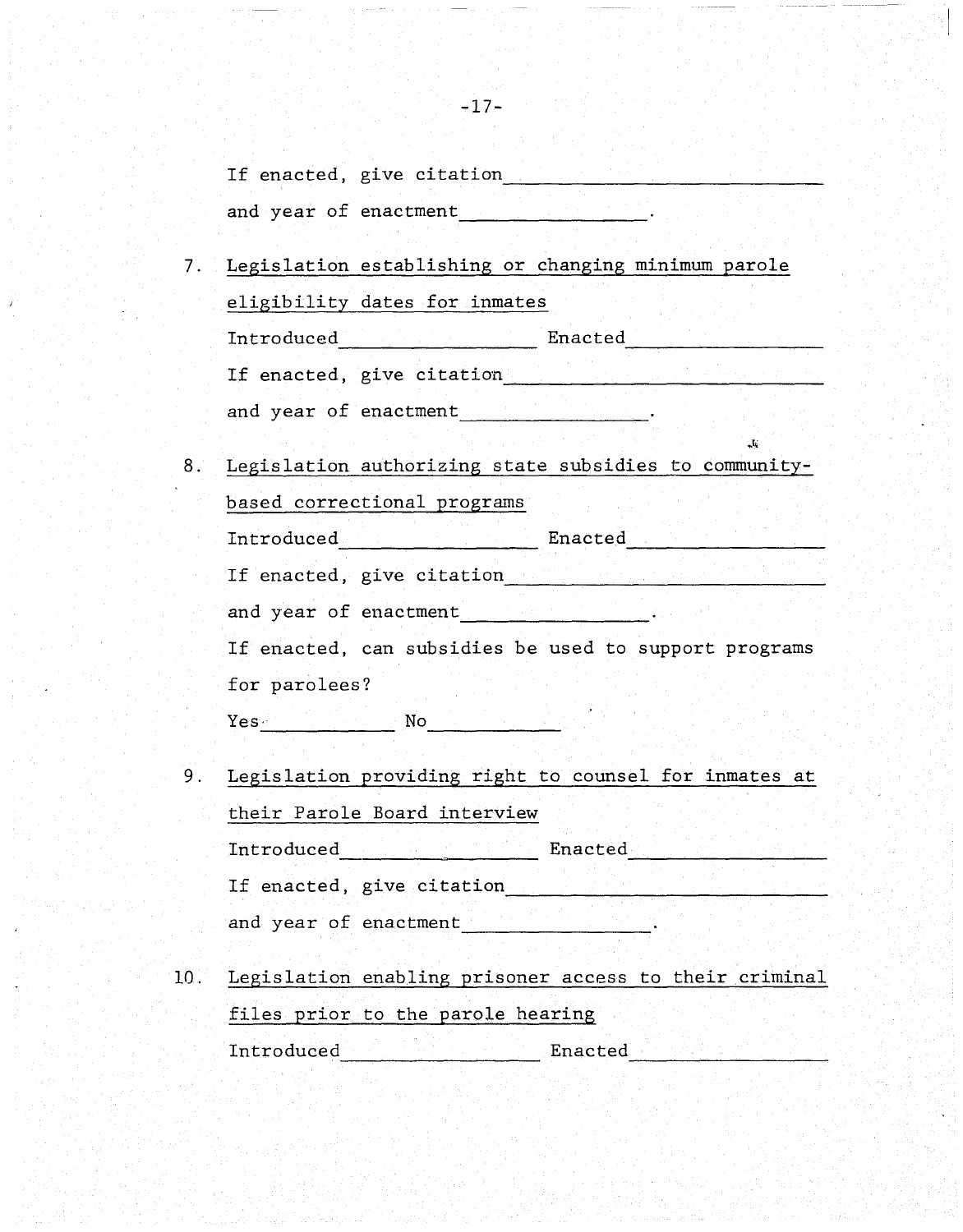If enacted, give citation

 $\mathbb{R}^3$ 

and year of enactment

11. Please list any other enacted parole related legislation, the statutory citation, and a brief description of the legislation:

| Name      |  |  |  |  |
|-----------|--|--|--|--|
| Title     |  |  |  |  |
| State     |  |  |  |  |
| Agency    |  |  |  |  |
| Telephone |  |  |  |  |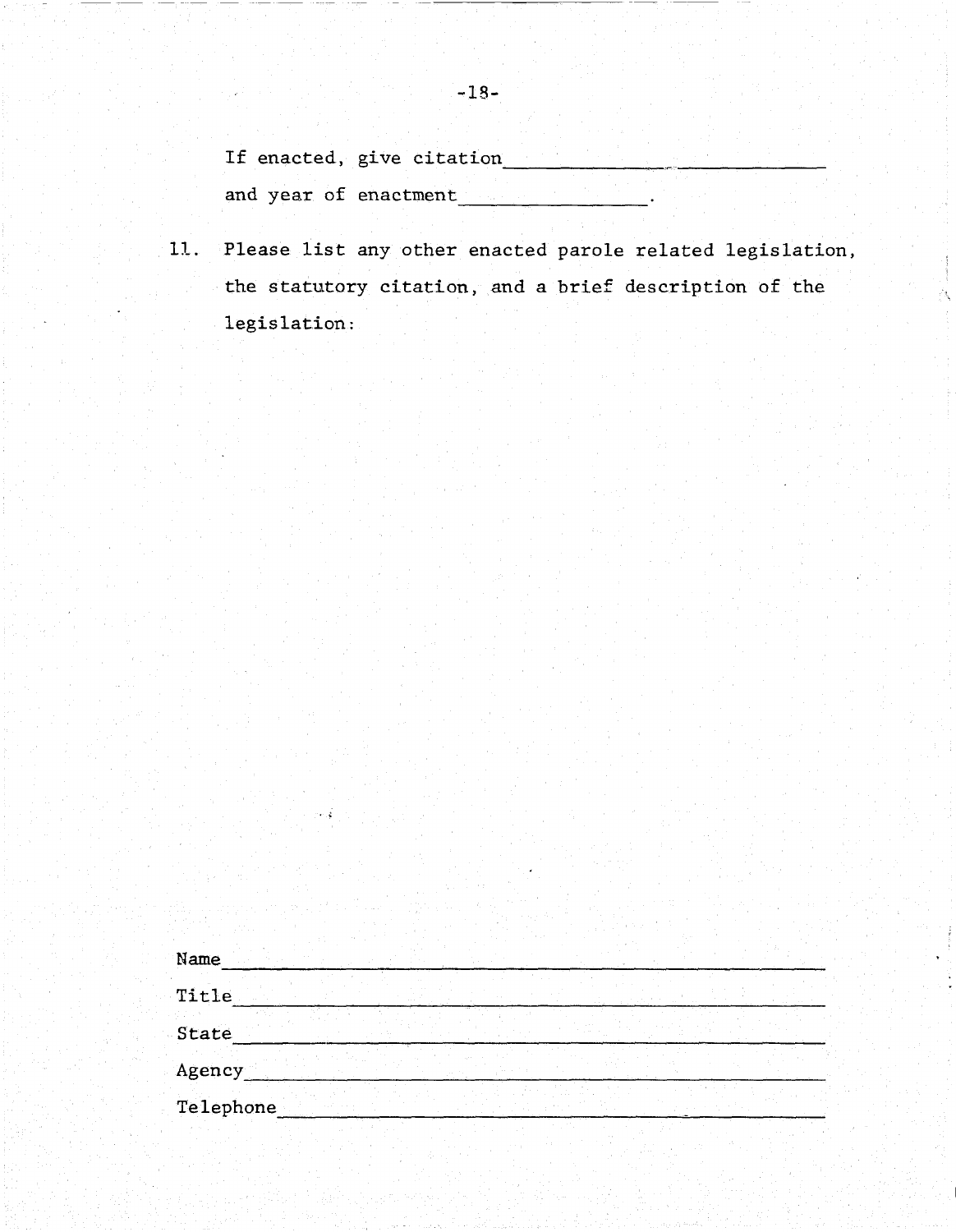# ATTACHMENT B

# LEGISLATIVE UPDATE

|               | Mandatory Sentencing              | Determ. Sentencing<br>Guide-<br>Pre-<br>Det. | Right<br>of due | Changing<br>Good Time | Reorg.<br>Parole | Min. Pa-<br>role Elig. | State<br>$Sub-$ | Right<br>to | Prisoner<br>Access | Contract |
|---------------|-----------------------------------|----------------------------------------------|-----------------|-----------------------|------------------|------------------------|-----------------|-------------|--------------------|----------|
| <b>STATE</b>  | Drug Repeat Violent               | Disc.<br>lines<br>sump.                      | Process         | Computation           | Serv.            | Dates                  | sidies          | Counsel     | to Files           | Parole   |
| Alabama       |                                   |                                              |                 |                       |                  |                        |                 |             |                    |          |
| Alaska        |                                   |                                              |                 | $\bullet$             |                  |                        |                 |             |                    |          |
| Arizona       | $\mathbf{X}$                      |                                              |                 |                       |                  | X.                     |                 |             |                    |          |
| Arkansas      | $\rm X$                           |                                              |                 |                       |                  |                        |                 |             |                    |          |
| California    | $\boldsymbol{\mathsf{X}}$<br>X    |                                              |                 | X                     |                  |                        |                 |             |                    |          |
| Colorado      |                                   |                                              |                 |                       |                  |                        |                 |             |                    |          |
| Connecticut   | $\overline{J}$ .<br>$\cdot$       |                                              |                 |                       |                  |                        |                 |             |                    |          |
| Delaware      |                                   |                                              |                 |                       |                  |                        |                 |             |                    |          |
| Florida       | $\mathbf X$                       |                                              |                 |                       | X                |                        |                 |             |                    |          |
| Georgia       |                                   |                                              |                 |                       |                  |                        |                 |             |                    |          |
| Hawaii        |                                   |                                              |                 |                       |                  |                        |                 |             |                    |          |
| Idaho         | X.                                |                                              |                 |                       | $\sim$           |                        |                 |             |                    |          |
| Illinois      | $\mathbf x$                       |                                              |                 |                       |                  |                        |                 |             |                    |          |
| Indiana       |                                   |                                              | Х               |                       | X                |                        | X               |             | $\mathbf X$        |          |
| Iowa          | $\mathbf x$<br>$\mathbf{\bar{X}}$ |                                              |                 |                       |                  |                        |                 |             |                    |          |
| Kansas        | $\mathbf x$                       |                                              | $\mathbf{X}$    |                       |                  | $\mathbf x$            |                 |             |                    |          |
| Kentucky      |                                   |                                              |                 |                       |                  |                        |                 |             |                    |          |
| Louisiana     | $\boldsymbol{X}$<br>$\mathbf{x}$  |                                              |                 |                       |                  |                        |                 |             |                    |          |
| Maine         | X                                 |                                              |                 |                       |                  | $\mathbf{x}$           |                 |             |                    |          |
| Maryland      | $\sim$ 1                          |                                              |                 |                       |                  |                        |                 |             |                    |          |
| Massachusetts |                                   |                                              |                 |                       |                  |                        |                 |             |                    |          |
| Michigan      |                                   |                                              |                 | Х                     |                  |                        |                 |             |                    |          |
| Minnesota     |                                   |                                              |                 |                       |                  |                        |                 |             |                    |          |
| Mississippi   |                                   |                                              |                 |                       |                  |                        |                 |             |                    |          |
| liissouri     |                                   |                                              |                 |                       | $\mathbf{x}$     | $\gamma_{\rm eff}$     |                 |             |                    |          |

KEY:

X Enactment

 $\sqrt{\text{Introduction}}$ 



 $-61 -$ 

ౌ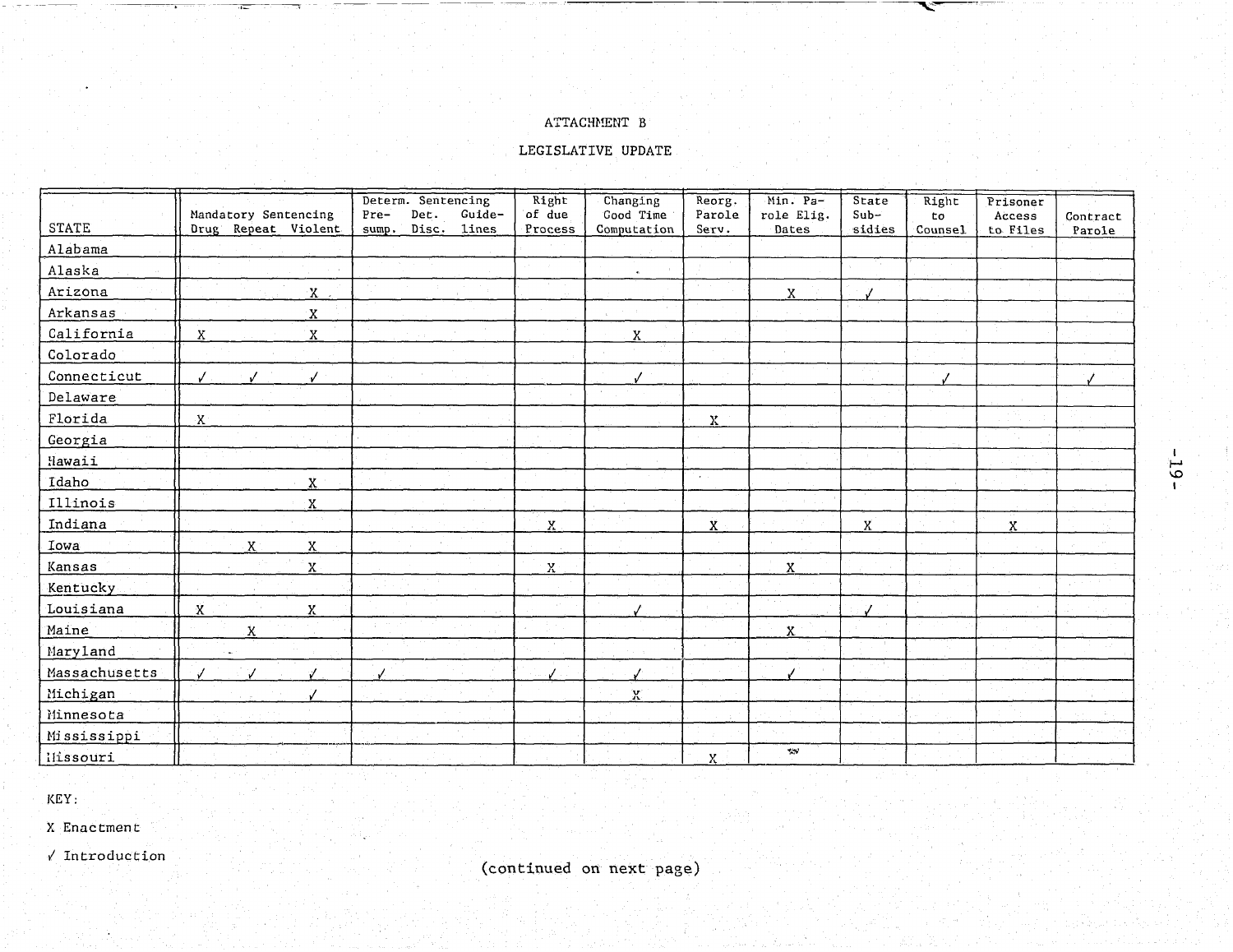# ATTACHMENT B

(continued)

| <b>STATE</b>   | Mandatory Sentencing<br>Drug Repeat Violent       | Determ. Sentencing<br>Det.<br>Guide-<br>Pre-<br>Disc.<br>lines<br>sump. | Right<br>of due<br>Process | Changing<br>Good Time<br>Computation | Reorg.<br>Parole<br>Serv. | Min. Pa-<br>role Elig.<br>Dates | State<br>$Sub-$<br>sidies | Right<br>to<br>Counsel | Prisoner<br>Access<br>to Files | Contract<br>Parole |
|----------------|---------------------------------------------------|-------------------------------------------------------------------------|----------------------------|--------------------------------------|---------------------------|---------------------------------|---------------------------|------------------------|--------------------------------|--------------------|
| Montana        | $\mathbf x$<br>X                                  |                                                                         |                            |                                      | $\checkmark$              | $\mathbf{x}$                    |                           |                        |                                |                    |
| Nebraska       |                                                   |                                                                         |                            |                                      |                           |                                 |                           |                        |                                |                    |
| Nevada         | $\mathbf{x} \star$                                |                                                                         | $\mathbf X$                |                                      | $\mathbf X$               | $\mathbf X$                     |                           |                        |                                |                    |
| New Hampshire  | J                                                 |                                                                         |                            | $\mathbf{X}$                         |                           |                                 |                           |                        |                                |                    |
| New Jersey     | $\checkmark$<br>$\sqrt{2}$<br>$\checkmark$        | $\mathbf X$                                                             | ✓                          | ✓                                    | $\checkmark$              | $\sqrt{ }$                      |                           |                        |                                |                    |
| New Mexico     | $\mathbf x$<br>$\mathbf x$                        | X                                                                       |                            |                                      |                           |                                 |                           |                        |                                |                    |
| New York       | $\mathcal{N}$<br>✓                                | $\checkmark$                                                            |                            | $\checkmark$                         |                           |                                 |                           | ✓                      |                                |                    |
| North Carolina | $\mathbf x$                                       | X                                                                       |                            | X <sub>1</sub>                       | $\mathbf{x}$              | $\mathbf x$                     |                           |                        |                                |                    |
| North Dakota   | √<br>$\checkmark$                                 |                                                                         |                            |                                      |                           |                                 |                           |                        |                                |                    |
| Ohio           | $\dot{\mathbf{X}}$<br>$\mathbf x$<br>$\checkmark$ |                                                                         |                            |                                      |                           |                                 |                           |                        |                                |                    |
| Oklahoma       |                                                   |                                                                         |                            |                                      |                           |                                 |                           |                        |                                |                    |
| Oregon         | $X\checkmark$<br>√                                |                                                                         | ∕                          | Ÿ.                                   | $\mathbf{x}$              |                                 | $\mathbf x$               |                        |                                |                    |
| Pennsylvania   |                                                   |                                                                         | X.                         | $\mathbf X$                          |                           |                                 |                           | $\mathbf X$            |                                |                    |
| Rhode Island   |                                                   |                                                                         |                            |                                      |                           |                                 |                           |                        |                                |                    |
| South Carolina | V                                                 |                                                                         |                            |                                      |                           |                                 |                           |                        |                                |                    |
| South Dakota   |                                                   |                                                                         | $\mathbf{\bar{X}}$         |                                      |                           | X                               |                           |                        |                                |                    |
| Tennessee      |                                                   | $\mathbf{X}$                                                            |                            |                                      | $\mathbf{x}$              | $\mathbf x$                     |                           | $\mathbf{x}$           |                                |                    |
| Texas          | J<br>J                                            |                                                                         |                            |                                      |                           |                                 |                           |                        |                                |                    |
| <b>Utah</b>    |                                                   | المها                                                                   |                            |                                      |                           |                                 |                           |                        |                                |                    |
| Vermont        |                                                   |                                                                         |                            |                                      |                           |                                 |                           |                        |                                |                    |
| Virginia       |                                                   |                                                                         |                            |                                      |                           |                                 |                           |                        |                                |                    |
| Washington     |                                                   | $\sqrt{2}$                                                              |                            | $\overline{J}$                       | J                         | V                               |                           |                        |                                |                    |
| West Virginia  | $\mathbf{x}$                                      |                                                                         |                            | X                                    |                           |                                 | X.                        |                        |                                |                    |
| Wisconsin      |                                                   | $\sqrt{ }$                                                              |                            |                                      | J                         | $\sqrt{2}$                      | X                         |                        |                                |                    |
| Wyoming        |                                                   |                                                                         |                            |                                      |                           |                                 |                           |                        |                                |                    |

KEY:

\* (Resolution amendment)

X Enactment

 $\sqrt{\ }$  Introduction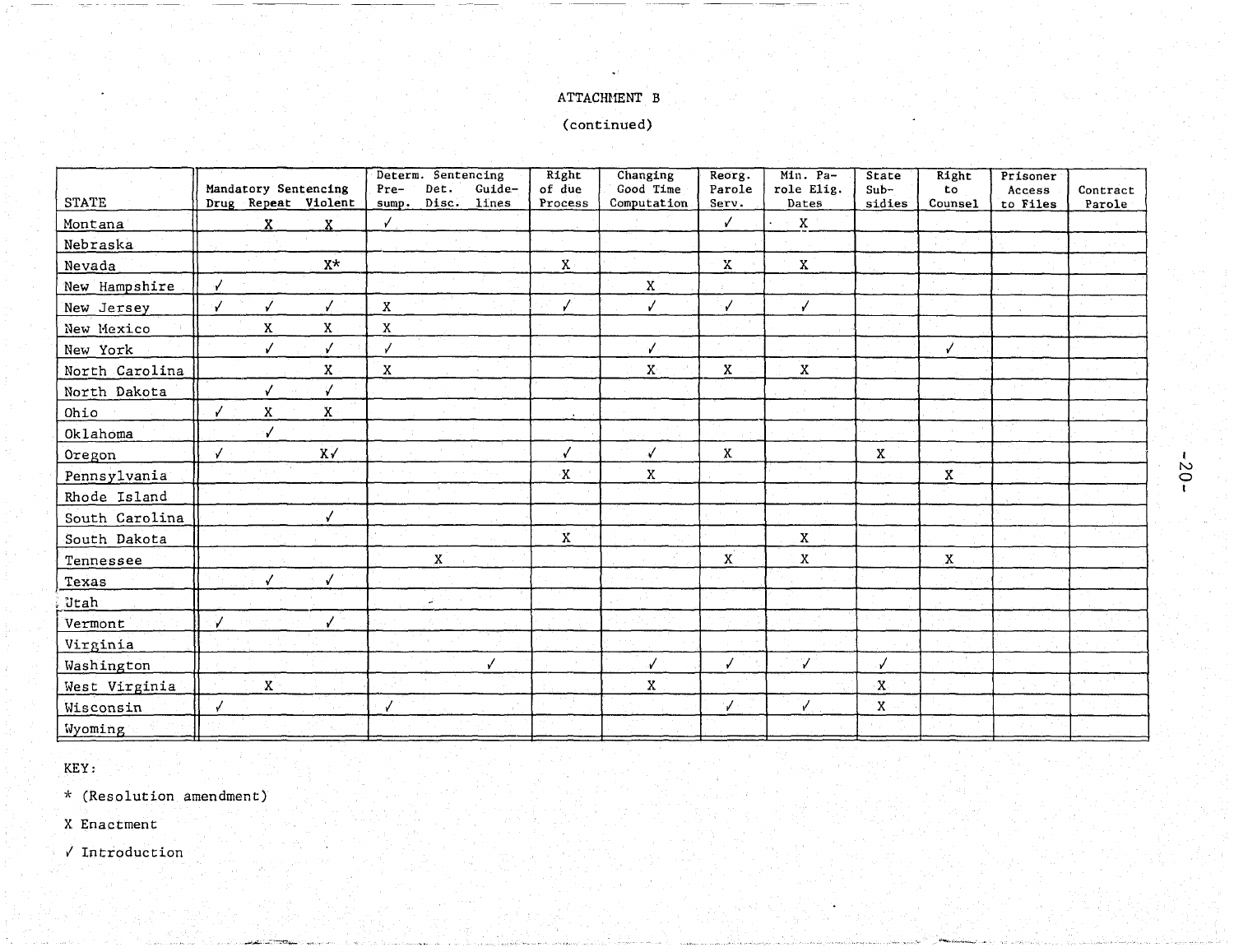Uniform Parole Reports<br>National Council on Crime and Delinquency<br>760 Market Street, Suite 433<br>San Francisco, CA 94102 **NIC** 

لمستقض

NONPROFIT ORGANIZATION<br>U.S. POSTAGE PAID SAN FRANCISCO, CA<br>PERMIT NO. 12793

登。

NCJRS LAW ENFORCEMENT ASSISTANCE ADMIT 955 L'ENFANT PLACE NO SW 20024 WASHINGTON, DC